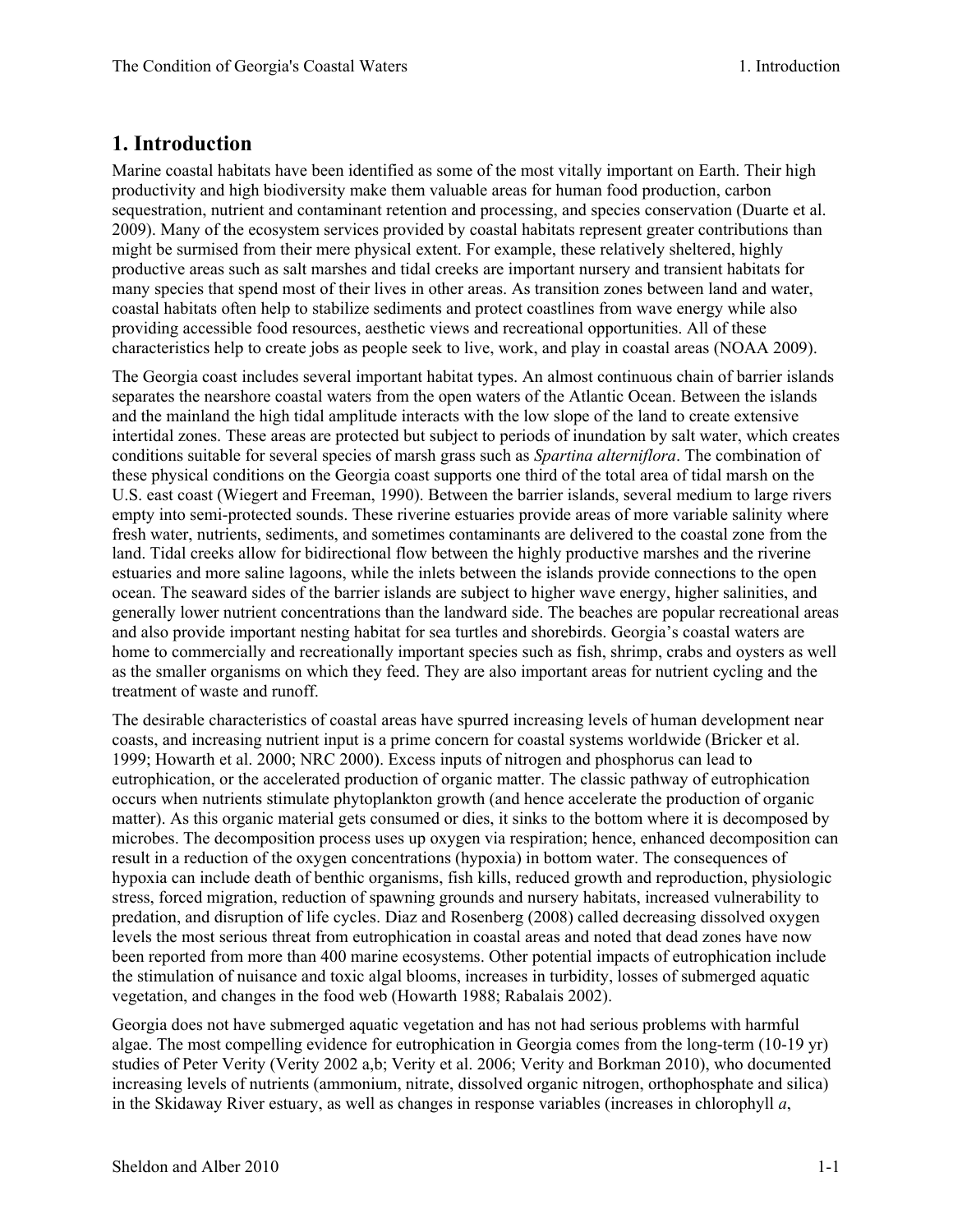

Figure 1-1. Pathways of eutrophication. (left) The classic pathway, wherein inorganic nutrients fuel phytoplankton production, which then sinks to the bottom in a stratified water column where it is consumed by microbes, leading to decreased oxygen concentrations in bottom water. (right) An alternative pathway, wherein organic nutrients fuel microbial activity, which leads to decreased oxygen concentrations throughout a well-mixed water column. Modified from Verity et al. 2006.

particulate organic carbon and nitrogen, and bacteria concentrations; decreases in dissolved oxygen; and changes in plankton community composition). Verity et al. (2006) proposed an alternative pathway for eutrophication in these waters, wherein excess nutrients stimulate microbial respiration directly (Figure 1- 1). Although both pathways lead to low oxygen, there are important differences between them: phytoplankton are involved in the classic pathway but are bypassed in the alternative; it is generally inorganic nutrients that fuel phytoplankton growth and organic nutrients that fuel microbes; the classic pathway occurs in stratified water, such that the reduction in dissolved oxygen is in the bottom, whereas in the Skidaway River low dissolved oxygen is observed in well-mixed water. Verity's data suggest that both of these pathways may be occurring at this site, as there have been increases in both inorganic and organic nutrient concentrations and both phytoplankton and microbe concentrations over time.

In response to concerns over eutrophication and its consequences, there have been several national-level efforts to assess the status of U.S. coastal waters. The National Estuarine Eutrophication Assessments (NEEA) found that approximately two-thirds of the U.S. estuaries for which data were available exhibited moderate to high expressions of eutrophic conditions, with most estuaries being highly influenced by human-related activities (Bricker et al. 1999, 2007). Georgia estuaries included in these studies rated low to moderate in eutrophic conditions, but the criteria were not always appropriate (e.g. the status of sea grass is irrelevant because sea grasses are not found in Georgia waters). The National Coastal Condition Reports (NCCR) have consistently rated water quality in continental U.S. estuaries as "fair" overall, while the southeast as a whole has been rated on the high side of "fair" (U.S. EPA 2001a, 2004, 2008). Assessments for individual states are not generally provided, but a report by GA DNR CRD using data collected for the U.S. EPA National Coastal Assessment program classified 80% of Georgia estuarine waters as having "fair" water quality, 18% as "poor", and only 1% as "good" based on the NCCR indicators (Guadagnoli et al. 2005).

The U.S. EPA's water quality regulations require States to develop quantifiable targets for nutrients in order to ensure that waters meet their designated uses. The EPA is currently working with the States to establish numeric nutrient water quality standards for U.S. waters. (Georgia's criteria will be developed and adopted under agreement with EPA in 2014.) Current national guidance calls for criteria that address nutrient pollution in terms of both causal (nutrients) and response variables (chlorophyll, transparency) (Grumbles 2007). The EPA also points out the value of monitoring water quality, saying "we can't effectively manage what we can't measure" (Grumbles 2007).